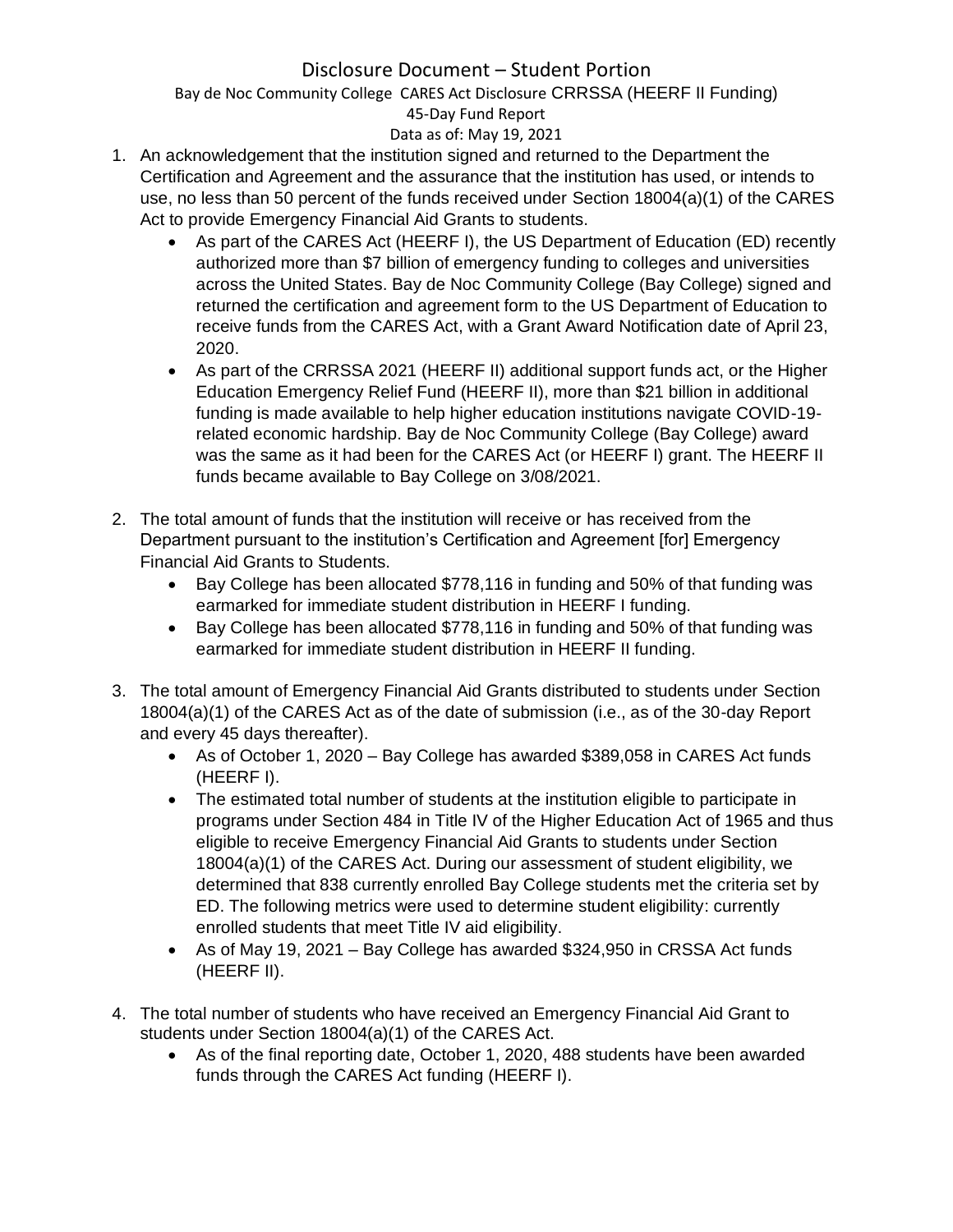## Disclosure Document – Student Portion

Bay de Noc Community College CARES Act Disclosure CRRSSA (HEERF II Funding)

#### 45-Day Fund Report

Data as of: May 19, 2021

- As of this reporting date, May 19, 2021, 616 students have been awarded funds through the CRSSA Act funding (HEERF II).
- 5. Different methodology was used for the distribution of monies provided through the various grant cycles:
	- CARES Act (HEERF I):
		- i. The method(s) used by the institution to determine which students receive Emergency Financial Aid Grants and how much they would receive under Section 18004(a)(1) of the CARES (HEERF I) Act.
		- ii. Bay College set a limit of \$1,000 for CARES award per student.
		- iii. Students submit application indicating their expenses for technology, internet access, course materials, living expenses, childcare, housing, and other expense, along with being asked to explain how their family support may have been reduced and any financial impact to the student's Bay College enrollment.
		- iv. College financial aid office reviews applications continuously and verifies eligibility. Once determined eligible, awards are determined based on application submissions with total award determined based on expenses submitted up to the limit of \$1,000.
	- CRRSSA (HEERF II):
		- i. Students who are Federal Pell Grant eligible in the winter 2021 semester were prioritized by automatically awarding a HEERF II/CRRSAA grant. Students with a zero EFC were awarded \$550 and all other Federal Pell Grant eligible students were awarded \$500.
		- ii. After these initial awards were given, an application was opened to all other enrolled students with a FAFSA form on file.
		- iii. Students can only receive one award within the winter semester.
- 6. Any instructions, directions, or guidance provided by the institution to students concerning the Emergency Financial Aid Grants.
	- Institution provided press release for all students and community that was published on the website and in the local media.

### *Bay College to Receive Funds from CARES Act*

*Bay College has been awarded, through the Congress approved CARES (Coronavirus Aid, Relief and Economic Security) Act, \$778,116 in relief funds to assist with costs linked to the significant impact due to the Coronavirus Pandemic.*

*One half of that amount (\$389,058) will provide emergency financial aid grants directly to Bay College students for authorized expenses related to the disruption of campus operations due to coronavirus. Students must meet qualification guidelines including have filed a Free Application for Federal Student Aid (FAFSA) and have eligibility for federal student aid.*

*Qualified current students who have been adversely impacted due to the COVID-19 pandemic can apply for emergency financial aid grants with the college. Such expenses could include food, housing, course materials, technology, health care, and child care. Students who qualify will be receiving a Bay College email communication about applying for these grant funds, and monies will be distributed on a first come, first serve*